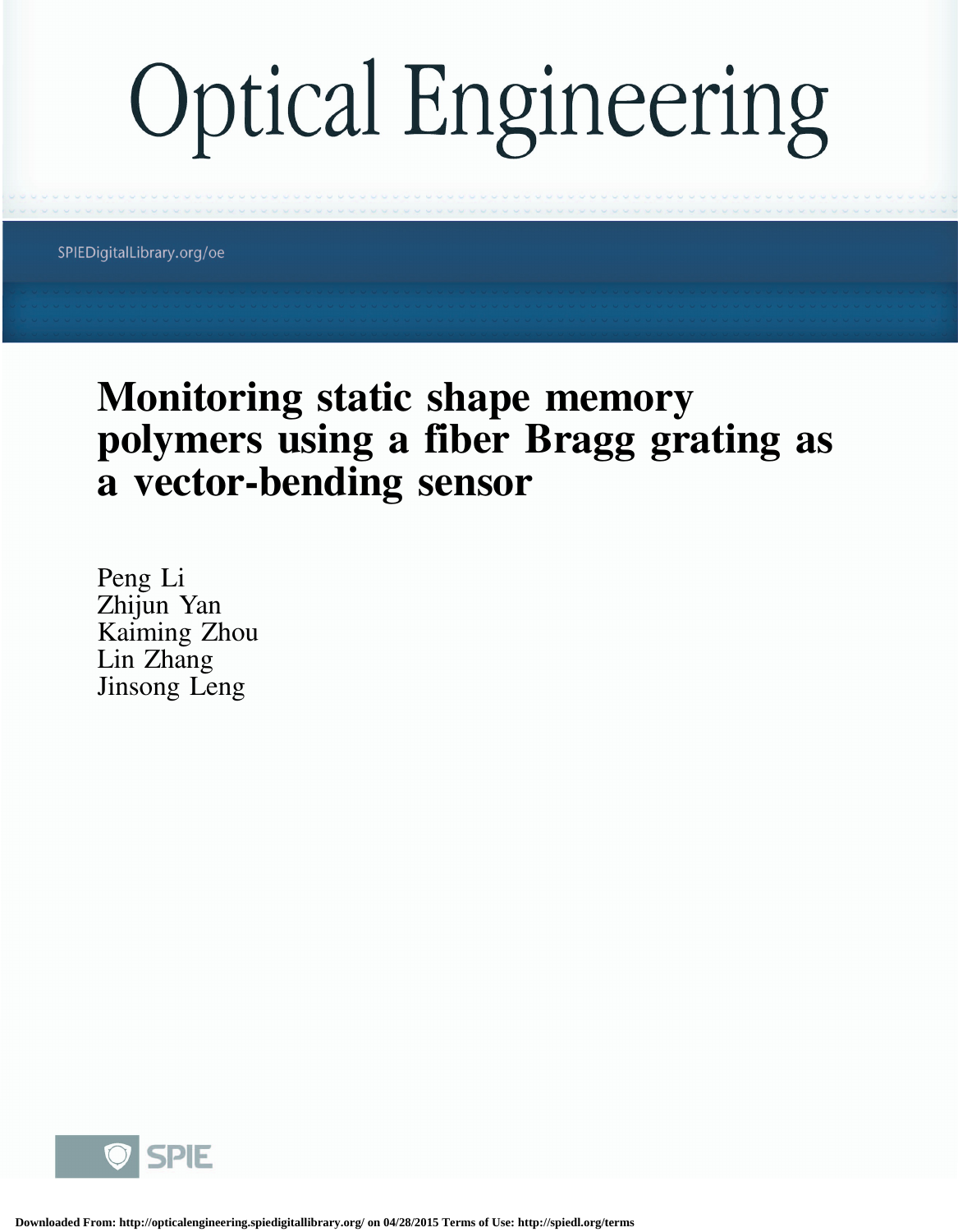### Monitoring static shape memory polymers using a fiber Bragg grating as a vector-bending sensor

#### Peng Li

Harbin Institute of Technology Centre for Composite Materials and Structures No. 2 YiKuang Street, Harbin, 150080, China and Aston University School of Engineering and Applied Science, Photonics Research Group Birmingham B4 7ET, United Kingdom

#### Zhijun Yan Kaiming Zhou Lin Zhang

Aston University School of Engineering and Applied Science, Photonics Research Group Birmingham B4 7ET, United Kingdom E-mail: l.zhang@aston.ac.uk

#### Jinsong Leng

Harbin Institute of Technology Centre for Composite Materials and Structures No. 2 YiKuang Street, Harbin, 150080, China E-mail: lengjs@hit.edu.cn

#### Abstract. We propose and demonstrate a technique for monitoring the recovery deformation of the shape-memory polymers (SMP) using a surface-attached fiber Bragg grating (FBG) as a vector-bending sensor. The proposed sensing scheme could monitor the pure bending deformation for the SMP sample. When the SMP sample undergoes concave or convex bending, the resonance wavelength of the FBG will have red-shift or blue-shift according to the tensile or compressive stress gradient along the FBG. As the results show, the bending sensitivity is around 4.07 nm/ cm<sup>−</sup><sup>1</sup>. The experimental results clearly indicate that the deformation of such an SMP sample can be effectively monitored by the attached FBG not just for the bending curvature but also the bending direction. © 2013 Society of Photo-Optical Instrumentation Engineers (SPIE). [DOI: [10.1117/1.OE.52.1.014401\]](http://dx.doi.org/10.1117/1.OE.52.1.014401)

Subject terms: shape memory polymer; fiber Bragg grating; vector-bending sensor.

Paper 121073 received Jul. 24, 2012; revised manuscript received Nov. 21, 2012; accepted for publication Nov. 28, 2012; published online Jan. 3, 2013.

#### 1 Introduction

Shape memory polymers (SMP) are stimuli-responsive smart materials which have remarkable shape recovery function on the application of an external stimulus (such as heat, electricity, light, magnetism, moisture, and even a change in PH value). Compared with the conventional resin-based composite materials, SMP could not only be used for structural materials but also for functional materials. Even compared with the shape memory alloys  $(SMA)<sup>2</sup>$  $(SMA)<sup>2</sup>$  $(SMA)<sup>2</sup>$  SMP have a number of advantages, such as the large recoverable strain, multi-stimulus approaches, low density, programmability, controllability of recovery behavior, and low cost. Based on these properties, they have been widely applied in biomaterials, actuators, sensors, and textiles. $3 \text{ In smart structures}$  $3 \text{ In smart structures}$ operation in space applications, the SMP are expected to further promote the development of active monitoring and controlling of the structures, such as morphing wing aircrafts. To meet the requirements for different applications, the current research works have investigated various aspects of SMP, including the fundamental mechanism, fabrication, modeling and characterization, stimulus method, and potential applica-tions across a wide range of fields.<sup>[4](#page-5-3)</sup> However, among them few researches have been carried out on monitoring and controlling the SMP shape recovery deformation process.

As a novel kind of smart materials, understanding the SMP recovery deformation process is important for real

applications. In some special applications, the recovery process and the final recovery situation could not be directly observed in vision. If structural deformation of the SMP can be directly or indirectly measured during operation without affecting the recovery property of SMP, structural safety and performance control can be more clearly validated. Some typical shape sensors have been developed by using optical noncontact methods, such as the CCD array measuring system on a curved surface, $\delta$  the laser scanning measure-ment system,<sup>[6](#page-5-5)</sup> and laser profiling from photographs.<sup>[7](#page-5-6)</sup> However, these methods cannot detect the change inside the structure and are not suited for real-time shape recovery deformation monitoring. Recently, Rapp et al. have investigated the reconstruction method of structural deformation of two dimensional structures by using a displacement-straintransformation matrix and Bragg grating sensors $8,9$  $8,9$  $8,9$  which offer an alternative method to monitor SMP. FBG sensors are optical-fiber-based sensors which show excellent performance in sensing temperature, strain, loading, and bending for structural health monitoring.<sup>[10](#page-5-9)</sup> The FBG sensors have many advantages, such as compact in size, robust, chemically inert, nonconductive, immunity to electromagnetic interference (EMI), and the capability for multiplexing.<sup>[11](#page-5-10)</sup> So, FBG sensors may be used to measure the SMP shape recovery deformation process under different conditions. In this paper, we report, for the first time to our knowledge, using an FBG as a vector sensor to monitor the deformation process of an SMP sample, showing not just the bending 0091-3286/2013/\$25.00 © 2013 SPIE curvature but also the direction.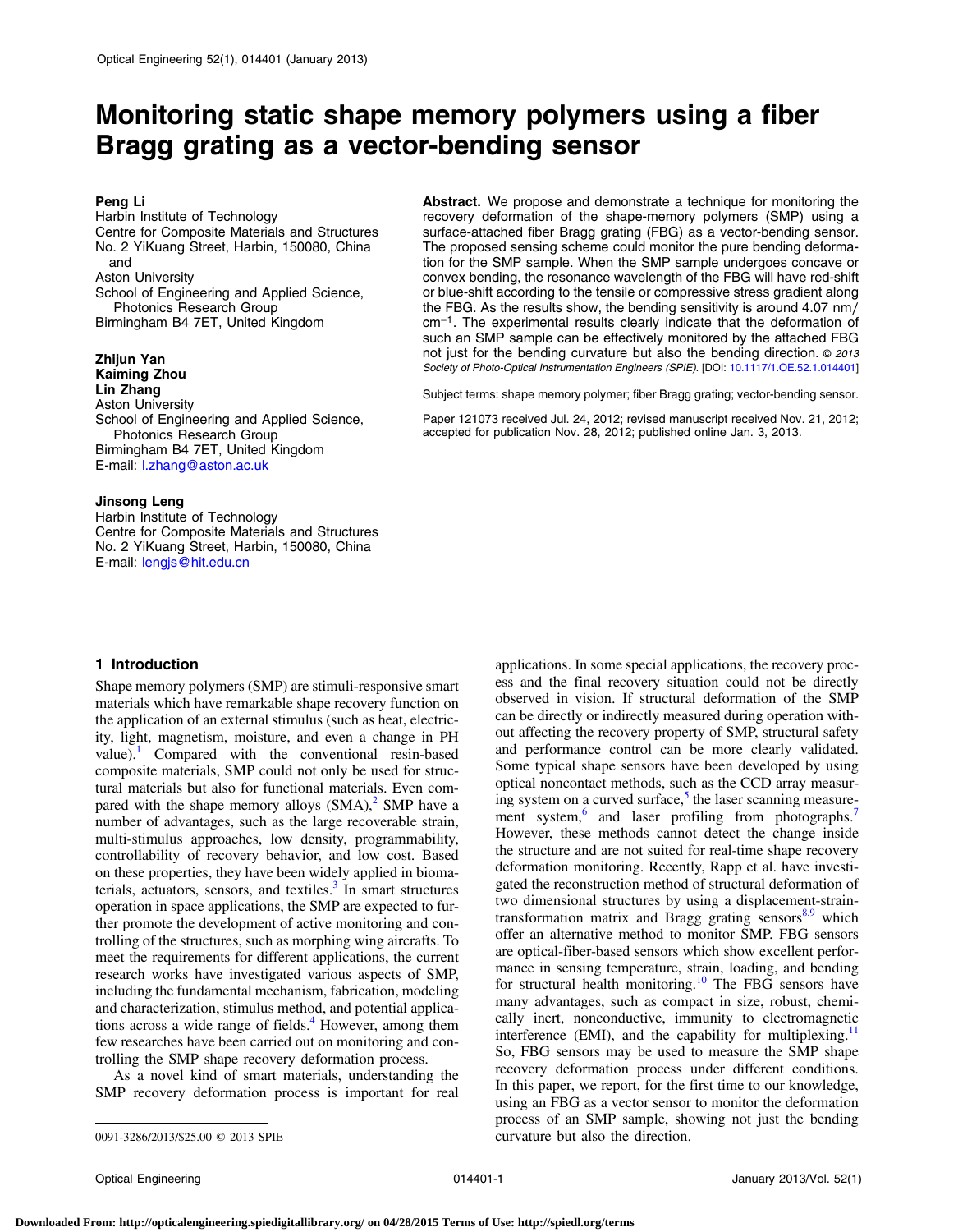#### 2 Theory Model

The SMP samples used in our experiment are thermo responsive, whose shape memory effect is triggered by heat. The SMP could be deformed to any desired shape above its glass transition temperature  $(T_q)$ . This shape can be maintained by a cooling process below the  $T<sub>g</sub>$  or recovered back to original position by heating it above  $T<sub>q</sub>$  again. For an epoxy-based polymer to possess shape memory properties, it should show two states: a frozen and reversible phase. The former is responsible for memorizing the original shape and is usually achieved via chemical or physical cross-linking (e.g., chain entanglement and crystallization), and the latter corresponds to shape change under stimulus. Shape memory behavior can be observed in several poly-mers, including polyurethane-based,<sup>[12](#page-5-11)</sup> styrene-based,<sup>[13](#page-5-12)</sup> and epoxy-based<sup>[14](#page-5-13)</sup> polymers. Among these SMP, the epoxybased is a high-performance thermosetting polymer with a unique thermo-mechanical property, excellent shape memory effect, and short response time.<sup>[15](#page-5-14)</sup> The SMP sample we used to measure the deformation by an FBG is epoxybased polymer.

#### 2.1 Pure Bending Deformation

In this paper, we mainly focus on the simple bending deformation of the thermo-responsive SMP which could be deformed to any desired shape above its glass transition temperature, cooled and maintained the shape below the glass transition temperature. We consider first the simple deformation and displacement of an SMP beam in pure bending condition, which can be regarded taking place over a finite portion of a span when the bending moment is a constant over that portion. The steps involved during a thermomechanical cycle consisting of 1. deformation at  $T_g$ , 2. the shape fixing, and 3. recovery, as illustrated in Fig.  $1(a)$ . The bending applied to the SMP sample was implemented by rolling it on a cylinder when it was heated above the transition temperature, as shown in Fig. [1\(a\).](#page-2-0)

<span id="page-2-0"></span>Based on the pure bending assumption, the deformation shape of an SMP beam is shown in Fig.  $1(b)$ . Here, we see the cross section of the beam remains perpendicular to the longitudinal axis. From Fig.  $1(b)$ , we see the top side beam  $(B_1B_2)$  above its neutral axis (dot-dash line  $O_1O_2$ ) is in compression and the bottom side  $(A_1A_2)$  below the neutral axis is in tension. Based on the mechanics of materials theory, the strain  $\varepsilon$  of the longitude of the beam under the bending can then be determined as:

<span id="page-2-1"></span>
$$
\varepsilon_{\text{elongation}} = \frac{A_1 A_2 - O_1 O_2}{O_1 O_2} = \frac{(R + y/2)\Delta\theta - R\Delta\theta}{R\Delta\theta} = \frac{y}{2R} = \frac{yC}{2}
$$
\n
$$
\varepsilon_{\text{reduction}} = \frac{O_1 O_2 - B_1 B_2}{O_1 O_2} = \frac{(R - y/2)\Delta\theta - R\Delta\theta}{R\Delta\theta} = \frac{-y}{2R} = \frac{-yC}{2},\tag{1}
$$

where  $y$  is the thickness of the SMP sample and  $R$  (or  $C$ ) is the radius (curvature) of bending for the SMP sample. From Eq.  $(1)$  $(1)$ , it is clearly seen that the stress strain induced by the elongation and the compress strain induced by the reduction of surface of the SMP sample only depend on the thickness and curvature of the sample. The FBG sensor is attached to the surface of the SMP sample and its Bragg resonance will shift with different radius and direction of the bending.

#### 2.2 Sensing Principle

The principle of an FBG as a sensor is to monitor the wavelength shift of Bragg resonance under changes of the physical condition (e.g., strain, temperature). The strain response arises due to both the physical elongation of the sensor for corresponding fractional change in grating pitch and the change in fiber index due to photo-elastic effects. The shift in Bragg wavelength  $\Delta \lambda_B$  with strain  $\varepsilon_m$  can be expressed  $using:$ 

<span id="page-2-2"></span>
$$
\Delta \lambda_B = (1 - p_e) \lambda_B \varepsilon_{mFBG},\tag{2}
$$

where  $p_e$  is the photo-elastic constant of an optical fiber,  $\lambda_B$ is the Bragg wavelength of the FBG, and  $\varepsilon_{mFBG}$  is the strain acted on the FBG.

Actually, the strain acted on the FBG is transferred from the strain that is induced by the elongation and reduction of the SMP sample. When the SMP sample is bent, the FBG endures a stressed-strain or compressed-strain depending on whether it is attached to the outer or inner surface of the SMP sample. However, since the FBG is attached to the SMP sample by epoxy glue, the measured strain on FBG,  $\varepsilon_{mFBG}$ , is not the same as the strain,  $\varepsilon$ , experienced



Fig. 1 (a) The schematic diagram of the formation and deformation process of an SMP sample. (b) Illustration of the cross-section of the SMP sample attached to a surface FBG with pure bending deformation.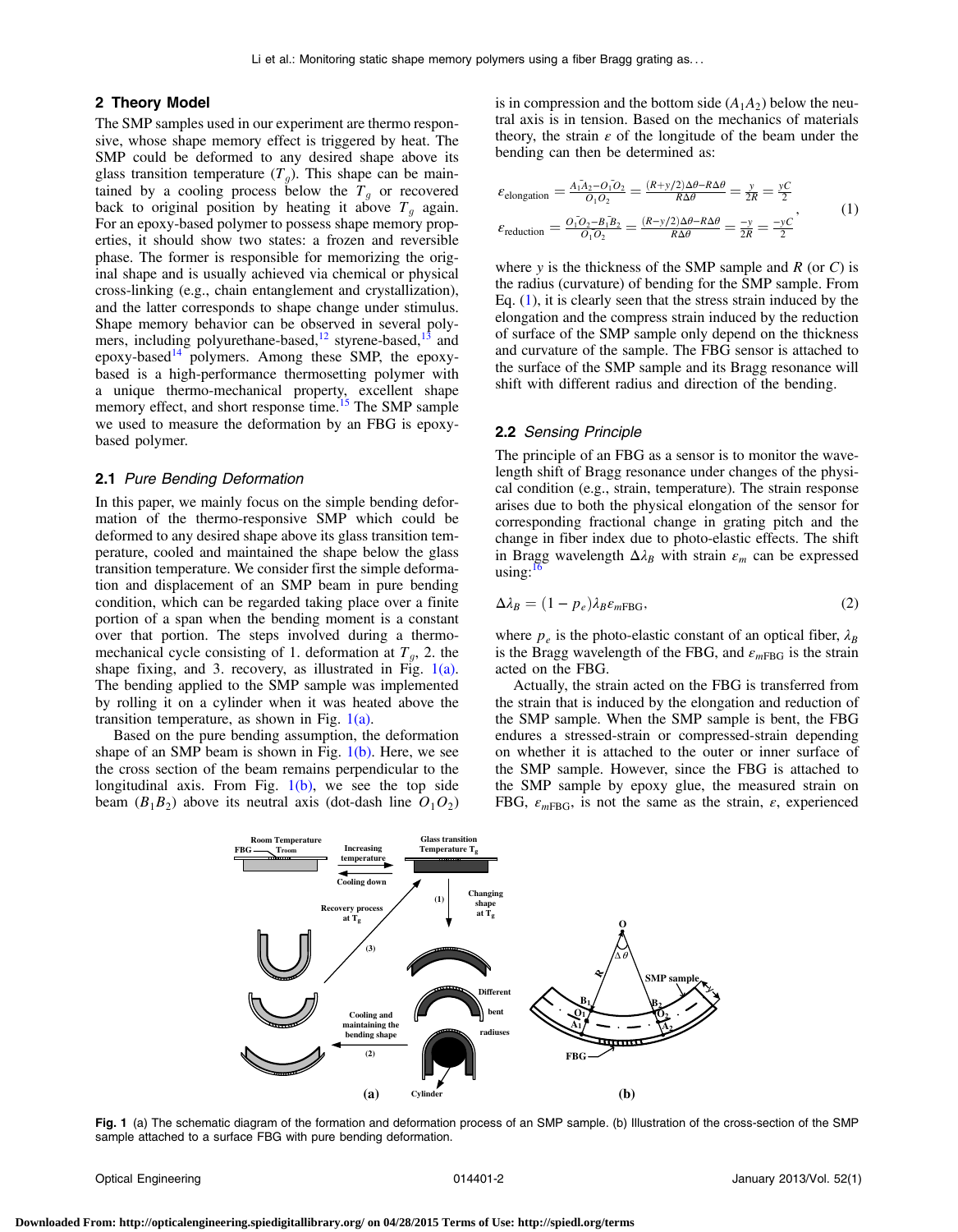<span id="page-3-0"></span>by the SMP sample. The relation between them may be expressed as:

$$
\varepsilon_m = \kappa \varepsilon. \tag{3}
$$

The strain transfer coefficient  $\kappa$  is dominated by various parameters, such as geometric parameters of the coating material, adhesive thickness between the FBG and the SMP sample, bond length of the fiber, and the modulus of elasticity of the materials.

Substituting Eqs.  $(1)$  $(1)$  and  $(3)$  $(3)$  into Eq.  $(2)$  $(2)$ , the measurable Bragg wavelength shift can be then reduced to a more simple form:

$$
\Delta \lambda_B = (1 - p^e) \lambda_B \varepsilon_m = \frac{(1 - p^e) \lambda_B \kappa y}{2R} = \frac{K_e \kappa y C}{2},\tag{4}
$$

where  $C = 1/R$  is the curvature and  $K_{\varepsilon} = (1 - p^e)\lambda_B$  and  $\kappa$ are approaching constant values. The wavelength shift is directly proportional to the curvature  $C$  of the SMP sample, thus the deformation of the sample can be monitored by examining the Bragg resonance of the bonded FBG.

#### 3 Experimental Results and Discussion

<span id="page-3-1"></span>The SMP used is a new type of epoxy SMP designed for outer space structure applications. The initial SMP samples of different sizes were synthesized in the authors' laboratory. For the deformation monitoring experiment, a rectangular sample of such an SMP was chosen with dimensions of  $100 \times 30 \times 1$  mm<sup>3</sup> and its glass transition temperature is about 120°C. The FBG sensor was UV inscribed in hydrogen loaded standard fiber (SM-28) using a frequency doubled Ar ion laser with the standard phase mask scanning technique. The scanned length was 1 cm. After UV inscription, the FBG was annealed at 150°C for 24 h to stabilize its property. The FBG has a central wavelength of 1545 nm with a reflectivity of 15 dB. The setup to measure the response of the SMP sample is shown in Fig.  $2(a)$ .

The stripped and UV-exposed section of the fiber was then recoated using acrylic resin in order to maintain the durability. The FBG was then attached on to the SMP sample surface using UV-curable epoxy which has a high Young's modulus. Before the deformation, the reflection spectrum of the surface-attached FBG was measured by illuminating the device using a broadband light source and an optical spectrum analyzer with a resolution of 0.05 nm. Its spectrum is shown in Fig.  $2(b)$  as label (1). Before heating the sample, the FBG sensor was bonded to the middle position of the flat sample to ensure all the points bear stress evenly, avoiding chirp effect. After the temperature rose to the glass transition temperature, the SMP sample was bent through rolling on the cylinders with different radiuses (2, 3, 4, 4.5, 5, and 6 cm,



Fig. 2 (a) Experiment setup for measuring SMP-FBG response. (b) The reflection spectra of FBG when the SMP sample in flat shape at (1) room and (2) glass transition temperature, and under (3) convex and (4) concave bending at room temperature.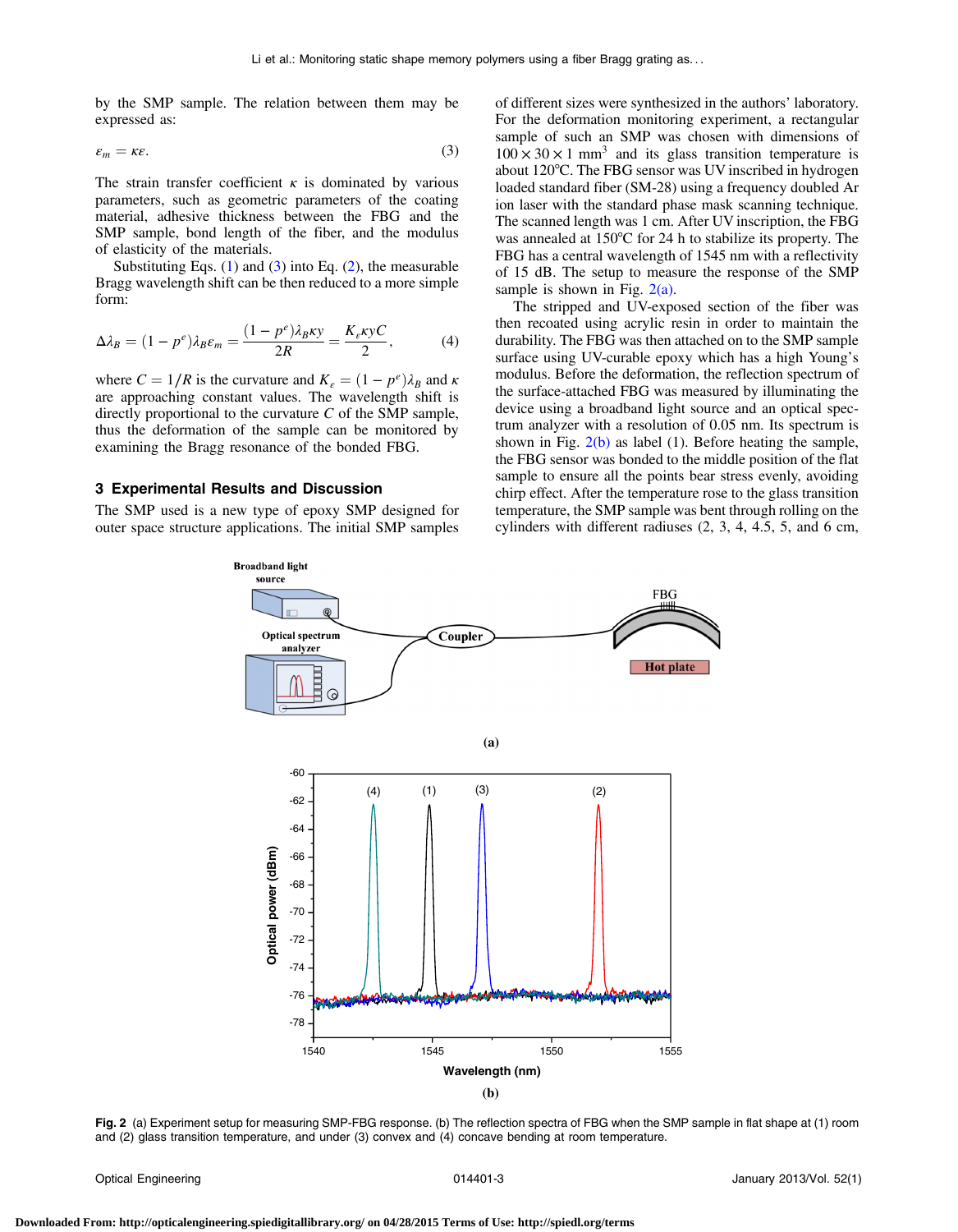respectively) corresponding to different levels of shape deformation. The shape of the deformation was fixed when the sample cooled down to room temperature. Figure [2\(b\)](#page-3-1) shows the reflection spectra of the FBG bonded to the SMP sample at various conditions. The second and forth peaks in the figure correspond to the SMP sample in flat position at room temperature ∼23°C and glass transition temperature at 120°C. It can be seen at 120°C, the Bragg resonance red-shifted ∼7 nm. In the experiment, when the SMP sample was heated to its glass transition temperature, we bent the sample in convex (the FBG on the outer surface of the bending) and concave (the FBG on the inner surface of the bending) directions. The Bragg resonance shifted near-symmetrically in the opposite direction. The first and third peaks shown in Fig.  $2(b)$  indicate around 2.5 nm blue- and red-shift for convex and concave bending when the SMP sample was rolled on a cylinder with a 2 cm radius. Clearly the direction of the shift of the Bragg resonance could be used as a marker for the direction of the SMP deformation.

In order to quantitatively analyze the bending-induced deformation on SMP at its glass transition temperature, the FBG responses were monitored for each cases. Figure  $3(a)$  and  $3(b)$  show the reflection spectra and the shifts of the Bragg wavelength, respectively, against the SMP samples bent in concave and convex directions with a bent radius at 2, 3, 4, 4.5, 5, and 6 cm. It can be clearly seen from the figure that the Bragg wavelength has a blue-shift with increasing curvature (deceasing radius) for concave bending, whereas it shows a red-shift for convex bending. If plot the shifts for the concave and convex bending against curvature as shown in Fig. [4](#page-4-1), we see the bending-induced Bragg wavelength shifts distributed bilaterally around the original position with a linear fit of gradient at 4.07 nm∕cm<sup>−</sup><sup>1</sup>. We should also point out that the experimental data is not a perfect linear behavior as we have described in the theoretical analysis. That is because the curvature of SMP is not accurately controlled in this experiment.

<span id="page-4-1"></span>

Fig. 4 The relation between Bragg wavelength shift and curvature for the FBG bonded to the SMP sample under concave and convex bending.

From the distinctive experimental results we can see the direction and degree of the deformation of the SMP sample can be measured easily by simply monitoring the spectral response of the FBG bonded (embedded) to the SMP sample.

#### 4 Discussion and Conclusion

We experimentally demonstrated a simple and practical scheme for shape recovery deformation monitoring of an SMP sample using a surface-attached FBG as a vector-bending sensor. We have investigated the SMP sample under various bends with curvature up to 2 cm<sup>−</sup><sup>1</sup> for both concave and convex directions. For implemented SMP sample, we have demonstrated a bending sensitivity of 4.07 nm∕cm<sup>−</sup><sup>1</sup>. The experimental results clearly show that the deformation of such an SMP structure can be effectively monitored by the attached FBG, both for the degree of shape recovery

<span id="page-4-0"></span>

Fig. 3 Reflection spectra of the FBG bonded to the SMP under (a) concave and (b) convex bending with radius at 2, 3, 4, 4.5, 5, and 6 cm.